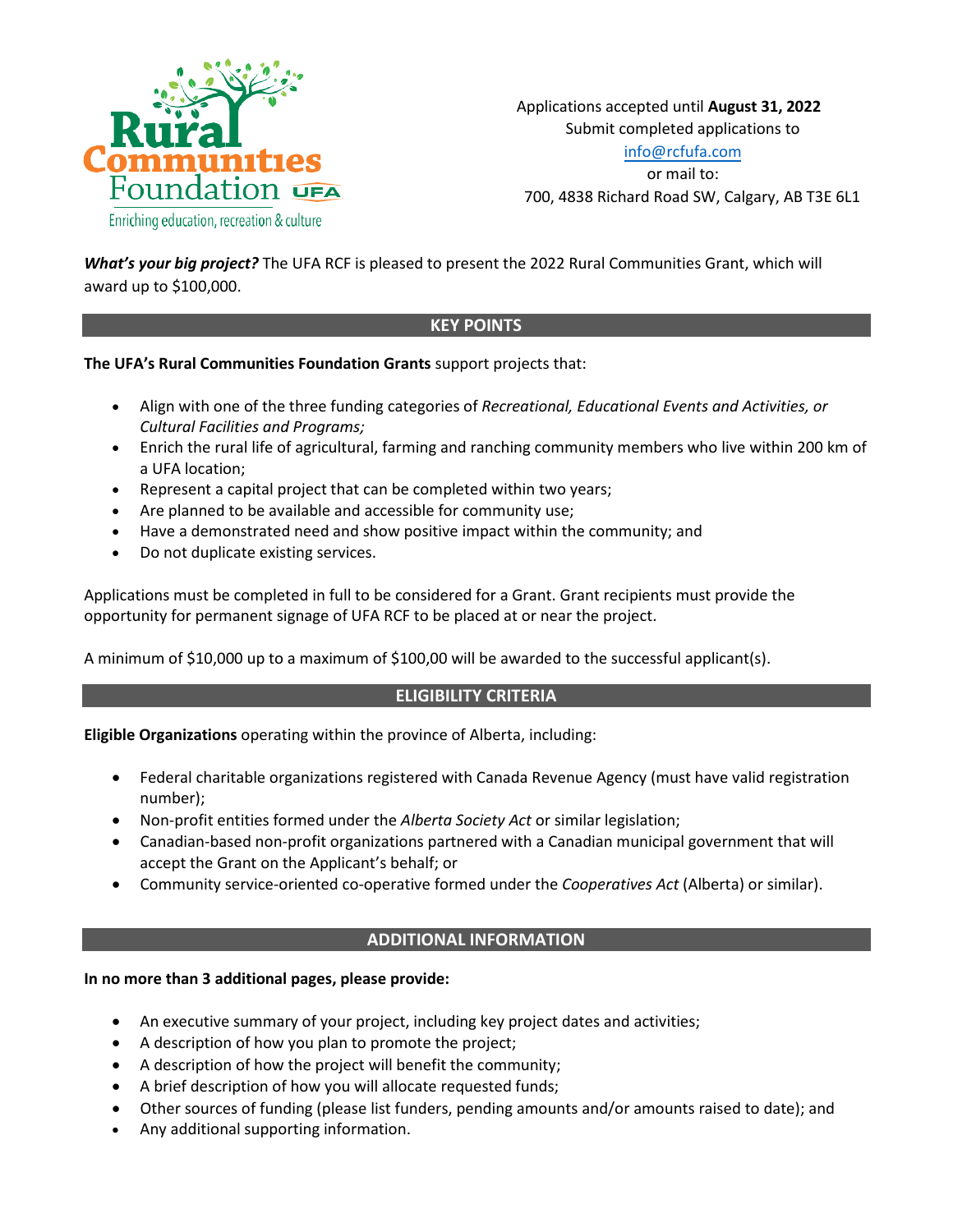# 2022 Rural Communities Foundation Grant Application

| <b>Applicant Information</b>                                                                                                                        |                                                                                                                     |          |             |  |
|-----------------------------------------------------------------------------------------------------------------------------------------------------|---------------------------------------------------------------------------------------------------------------------|----------|-------------|--|
| <b>Project Name</b><br><b>Organization Name</b><br>("Applicant")                                                                                    |                                                                                                                     |          |             |  |
| <b>Contact information for Project Leaders</b>                                                                                                      |                                                                                                                     |          |             |  |
|                                                                                                                                                     |                                                                                                                     |          | Role        |  |
| <b>Email and Phone Number</b>                                                                                                                       | <u> 1980 - Jan Samuel Barbara, margaret e populari e populari e populari e populari e populari e populari e pop</u> |          |             |  |
| Name                                                                                                                                                | <u> 1989 - Johann Stoff, fransk politik (d. 1989)</u>                                                               |          | Role        |  |
| Email and Phone Number                                                                                                                              | <u> 1980 - Andrea Andrew Maria (h. 1980).</u>                                                                       |          |             |  |
|                                                                                                                                                     | Role                                                                                                                |          |             |  |
| <b>Email and Phone Number</b>                                                                                                                       | <u> 1980 - Andrea Andrew Maria (h. 1980).</u>                                                                       |          |             |  |
| <b>Applicant Address:</b>                                                                                                                           | <b>Street Address</b>                                                                                               |          |             |  |
| City                                                                                                                                                |                                                                                                                     | Province | Postal Code |  |
| <b>Applicant Type (please check one):</b>                                                                                                           | Federal charitable organization registered with Canada Revenue Agency<br>(must have valid registration number);     |          |             |  |
|                                                                                                                                                     | A non-profit entity formed under the Alberta Society Act or similar legislation;                                    |          |             |  |
| A Canadian-based non-profit organization partnered with a Canadian municipal government that will<br>accept the grant on the applicant's behalf; or |                                                                                                                     |          |             |  |
| A community service-oriented co-operative formed under the Cooperatives Act (Alberta) or similar<br>legislation.                                    |                                                                                                                     |          |             |  |
| Are any of the Project Leaders UFA members? Yes<br>No                                                                                               |                                                                                                                     |          |             |  |
| Community where the project is located                                                                                                              |                                                                                                                     |          |             |  |
| <b>Address of Project within the community</b><br>the control of the control of the control of the control of the control of                        |                                                                                                                     |          |             |  |
| Which funding category does your project fall under (please check one)                                                                              |                                                                                                                     |          |             |  |
| Educational Events & Activities or $\Box$ Cultural Facilities & Programs<br>Recreational or                                                         |                                                                                                                     |          |             |  |
| Applicant's registration number with the CRA, if applicable                                                                                         |                                                                                                                     |          |             |  |
| How did you hear about the RCF Grant Program:                                                                                                       |                                                                                                                     |          |             |  |